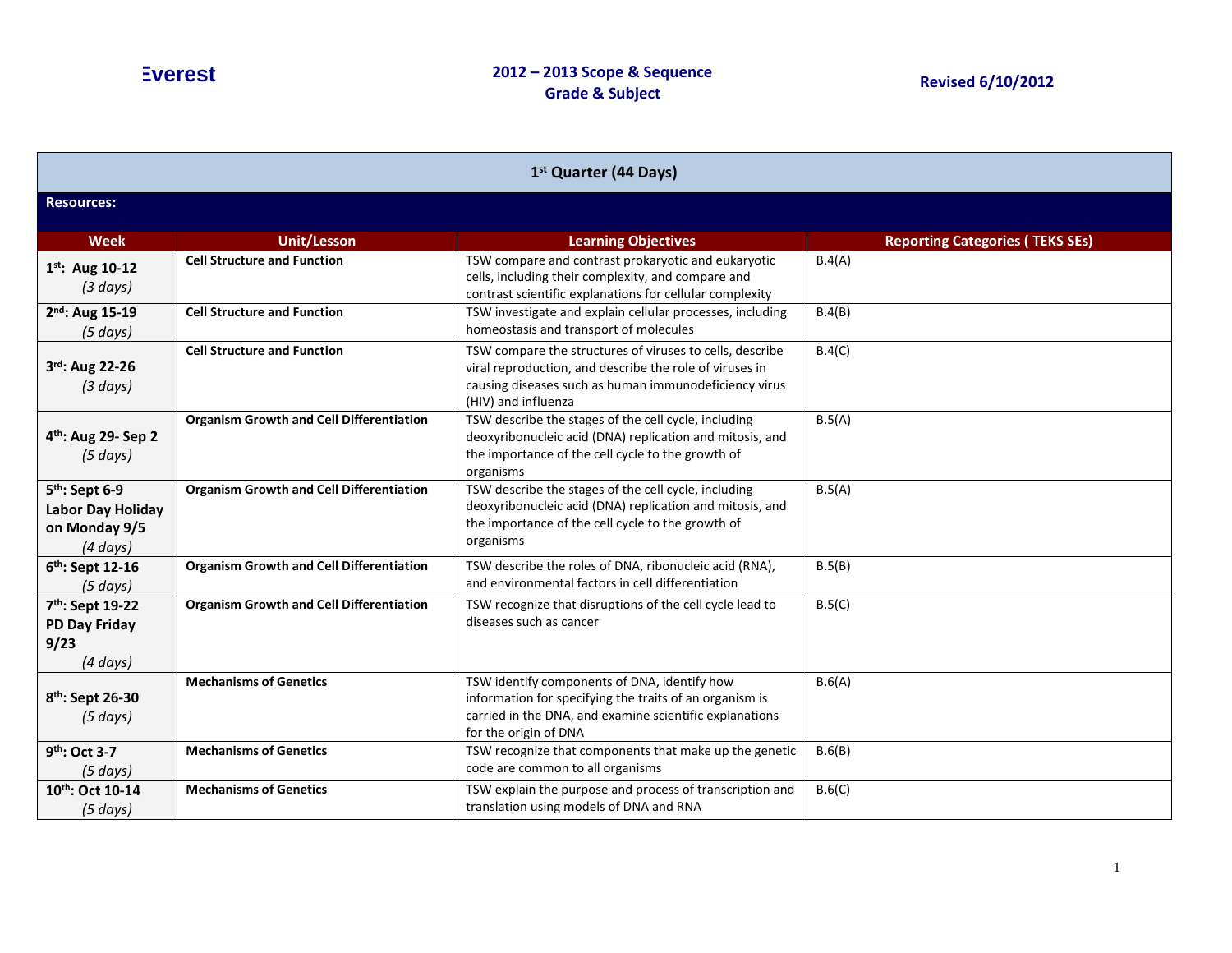| 2nd Quarter (45 Days)                                      |                               |                                                                                                                                                                                                                                                                                                                                                                                                   |                                        |  |
|------------------------------------------------------------|-------------------------------|---------------------------------------------------------------------------------------------------------------------------------------------------------------------------------------------------------------------------------------------------------------------------------------------------------------------------------------------------------------------------------------------------|----------------------------------------|--|
| <b>Resources:</b>                                          |                               |                                                                                                                                                                                                                                                                                                                                                                                                   |                                        |  |
| <b>Week</b>                                                | <b>Unit/Lesson</b>            | <b>Learning Objectives</b>                                                                                                                                                                                                                                                                                                                                                                        | <b>Reporting Categories (TEKS SEs)</b> |  |
| 1st: Oct 17-21<br>$(5 \, days)$                            | <b>Mechanisms of Genetics</b> | TSW recognize that gene expression is a regulated process                                                                                                                                                                                                                                                                                                                                         | B.6(D)                                 |  |
| 2nd: Oct 24-28<br>(5 days)                                 | <b>Mechanisms of Genetics</b> | TSW identify and illustrate changes in DNA and evaluate<br>the significance of these changes                                                                                                                                                                                                                                                                                                      | B.6(E)                                 |  |
| 3rd: Nov 1-4<br>PT Conf Mon<br>10/31<br>$(4 \text{ days})$ | <b>Mechanisms of Genetics</b> | TSW predict possible outcomes of various genetic<br>combinations such as monohybrid crosses, dihybrid<br>crosses, and non-Mendelian inheritance                                                                                                                                                                                                                                                   | B.6(F)                                 |  |
| 4 <sup>th</sup> : Nov 5-9<br>$(5 \, days)$                 | <b>Mechanisms of Genetics</b> | TSW recognize the significance of meiosis to sexual<br>reproduction                                                                                                                                                                                                                                                                                                                               | B.6(G)                                 |  |
| 5 <sup>th</sup> : Nov 7-11<br>$(5 \, days)$                | <b>Evolutionary Theory</b>    | TSW analyze and evaluate how evidence of common<br>ancestry among groups is provided by the fossil record,<br>biogeography, and homologies, including anatomical,<br>molecular, and developmental<br>TSW analyze and evaluate the relationship of natural<br>selection to adaptation and to the development of<br>diversity in and among species                                                  | B.7(A)<br>B.7(E)                       |  |
| $6th$ : Nov 14-18<br>$(2 \text{ days})$                    | <b>Evolutionary Theory</b>    | TSW examine scientific explanations of abrupt<br>appearance and stasis in the fossil record<br>TSW analyze and evaluate how natural selection<br>produces change in populations, not individuals                                                                                                                                                                                                  | B.7(B)<br>B.7(C)                       |  |
| 7th: Nov 21-25<br><b>Thanksgiving</b><br>$(0 \, days)$     | <b>Thanksgiving Holiday</b>   |                                                                                                                                                                                                                                                                                                                                                                                                   |                                        |  |
| 8th: Nov 28-Dec 2<br>$(5 \, days)$                         | <b>Evolutionary Theory</b>    | TSW analyze and evaluate how the elements of natural<br>selection, including inherited variation, the potential of a<br>population to produce more offspring than can survive,<br>and a finite supply of environmental resources, result in<br>differential reproductive success<br>TSW analyze other evolutionary mechanisms, including<br>genetic drift, gene flow, mutation, and recombination | B.7(D)<br>B.7(F)                       |  |
| 9 <sup>th</sup> : Dec 5-9<br>$(5 \, days)$                 | <b>Taxonomy of Organisms</b>  | TSW define taxonomy and recognize the importance of a<br>standardized taxonomic system to the scientific<br>community                                                                                                                                                                                                                                                                             | B.8(A)                                 |  |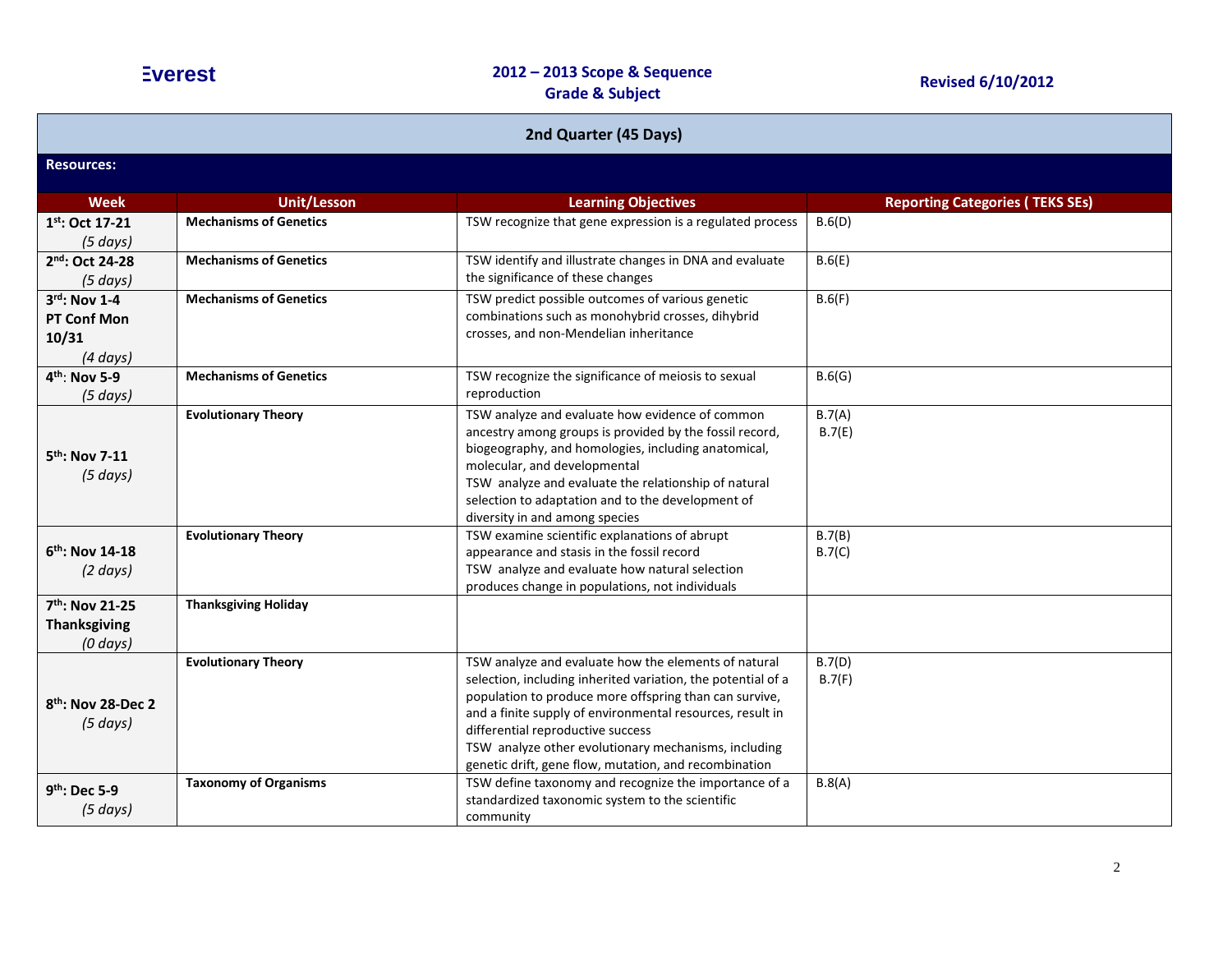| 2nd Quarter (45 Days)            |                              |                                                                                                                                     |                                        |
|----------------------------------|------------------------------|-------------------------------------------------------------------------------------------------------------------------------------|----------------------------------------|
| <b>Resources:</b>                |                              |                                                                                                                                     |                                        |
| <b>Week</b>                      | <b>Unit/Lesson</b>           | <b>Learning Objectives</b>                                                                                                          | <b>Reporting Categories (TEKS SEs)</b> |
| 10th: Dec 12-16<br>$(5 \, days)$ | <b>Taxonomy of Organisms</b> | TSW categorize organisms using a hierarchical<br>classification system based on similarities and differences<br>shared among groups | B.8(B)                                 |

| 3rd Quarter (42 Days)                                              |                                     |                                                                                                                                                                                            |                                        |  |
|--------------------------------------------------------------------|-------------------------------------|--------------------------------------------------------------------------------------------------------------------------------------------------------------------------------------------|----------------------------------------|--|
| <b>Resources:</b>                                                  |                                     |                                                                                                                                                                                            |                                        |  |
| <b>Week</b>                                                        | <b>Unit/Lesson</b>                  | <b>Learning Objectives</b>                                                                                                                                                                 | <b>Reporting Categories (TEKS SEs)</b> |  |
| $1st$ : Jan 4-6<br>Tues 1/3 PD Day<br>$(3 \, days)$                | <b>Taxonomy of Organisms</b>        | TSW compare characteristics of taxonomic groups,<br>including archaea, bacteria, protists, fungi, plants, and<br>animals                                                                   | B.8(C)                                 |  |
| $2nd$ : Jan 9-13<br>$(5 \text{ days})$                             | <b>Molecules</b>                    | TSW compare the functions of different types of<br>biomolecules, including carbohydrates, lipids, proteins,<br>and nucleic acids                                                           | B.9(A)                                 |  |
| $3^{rd}$ : Jan 16-20<br><b>Mon 1/16 MLK</b><br>Holiday<br>(4 days) | <b>Molecules</b>                    | TSW compare the reactants and products of<br>photosynthesis and cellular respiration in terms of energy,<br>energy conversions, and matter                                                 | B.9(B)                                 |  |
| $4th$ : Jan 23-27<br>(5 days)                                      | <b>Molecules</b>                    | TSW identify and investigate the role of enzymes                                                                                                                                           | B.9(C)                                 |  |
| $5th$ : Jan 30 - Feb 3<br>$(5 \, days)$                            | <b>Levels of Biological Systems</b> | TSW describe the interactions that occur among systems<br>that perform the functions of regulation, nutrient<br>absorption, reproduction, and defense from injury or<br>illness in animals | B.10(A)                                |  |
| $6th$ : Feb 6-10<br>$(5 \text{ days})$                             | <b>Levels of Biological Systems</b> | TSW describe the interactions that occur among systems<br>that perform the functions of transport, reproduction,<br>and response in plants                                                 | B.10(B)                                |  |
| $7th$ : Feb 13-17<br>(4 days)                                      | <b>Levels of Biological Systems</b> | TSW analyze the levels of organization in biological<br>systems and relate the levels to each other and to the<br>whole system                                                             | B.10(C)                                |  |
| $8th$ : Feb 20-24<br>Mon 2/20 District<br><b>PD</b>                | <b>Ecological Succession</b>        | TSW summarize the role of microorganisms in both<br>maintaining and disrupting the health of both organisms<br>and ecosystems                                                              | B.11(A)                                |  |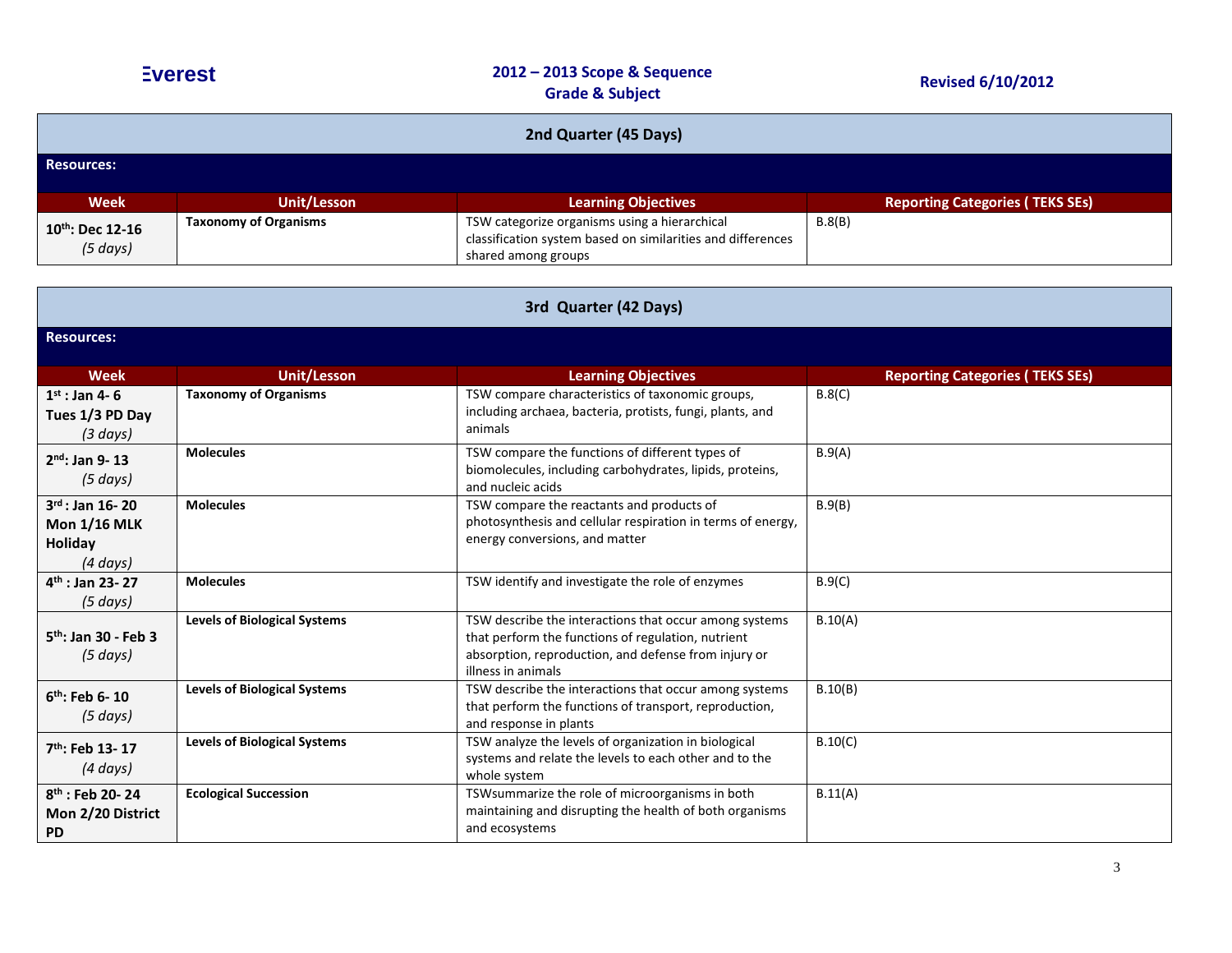| - 70 | 're |  |
|------|-----|--|
|      |     |  |
|      |     |  |

| 3rd Quarter (42 Days)                                                    |                              |                                                                                                                                                                                                                                          |                                        |  |
|--------------------------------------------------------------------------|------------------------------|------------------------------------------------------------------------------------------------------------------------------------------------------------------------------------------------------------------------------------------|----------------------------------------|--|
| <b>Resources:</b>                                                        |                              |                                                                                                                                                                                                                                          |                                        |  |
| <b>Week</b>                                                              | <b>Unit/Lesson</b>           | <b>Learning Objectives</b>                                                                                                                                                                                                               | <b>Reporting Categories (TEKS SEs)</b> |  |
| $(4 \, days)$                                                            |                              |                                                                                                                                                                                                                                          |                                        |  |
| $9th$ : Feb 27 - Mar3<br>$(5 \, days)$                                   | <b>Ecological Succession</b> | TSW describe how events and processes that occur during<br>ecological succession can change populations and species<br>diversity                                                                                                         | B.11(B)                                |  |
| $10^{th:}1^{st}$ : Mar 6-10<br>(5 days)                                  | <b>Spring Break</b>          | <b>Spring Break</b>                                                                                                                                                                                                                      | <b>Spring Break</b>                    |  |
|                                                                          |                              | 4th Quarter (49 Days)                                                                                                                                                                                                                    |                                        |  |
| <b>Resources:</b>                                                        |                              |                                                                                                                                                                                                                                          |                                        |  |
| <b>Week</b>                                                              | <b>Unit/Lesson</b>           | <b>Learning Objectives</b>                                                                                                                                                                                                               | <b>Reporting Categories (TEKS SEs)</b> |  |
|                                                                          |                              |                                                                                                                                                                                                                                          |                                        |  |
| 1st: Mar 20-24<br>3/23 Ramadan<br><b>Begins</b><br>(5 days)              | <b>Organism Behavior</b>     | TSW interpret relationships, including predation,<br>parasitism, commensalism, mutualism, and competition,<br>among organisms                                                                                                            | B.12(A)                                |  |
| 2nd: Mar 27 - 31<br>(5 days)                                             | <b>Organism Behavior</b>     | TSW compare variations and adaptations of organisms in<br>different ecosystems<br>TSW analyze the flow of matter and energy through<br>trophic levels using various models, including food chains,<br>food webs, and ecological pyramids | B.12(B)<br>B.12(C)                     |  |
| 3rd: Apr 3-7<br>(5 days)                                                 | <b>Organism Behavior</b>     | TSW describe the flow of matter through the carbon and<br>nitrogen cycles and explain the consequences of<br>disrupting these cycles                                                                                                     | B.12(D)                                |  |
| 4th: Apr 10-14<br>Fri 4/14 Ramadan<br>break starts<br>$(4 \text{ days})$ | <b>Organism Behavior</b>     | TSW describe how environmental change can impact<br>ecosystem stability                                                                                                                                                                  | B.12(E)                                |  |
| 5th: April 17-21<br>Ramadan / Eid<br><b>Break</b><br>$(0 \, days)$       | <b>STAAR REVIEW</b>          | <b>STAAR REVIEW</b>                                                                                                                                                                                                                      | <b>STAAR REVIEW</b>                    |  |
| 6th: Apr 24-28                                                           | <b>STAAR REVIEW</b>          | <b>STAAR REVIEW</b>                                                                                                                                                                                                                      | <b>STAAR REVIEW</b>                    |  |